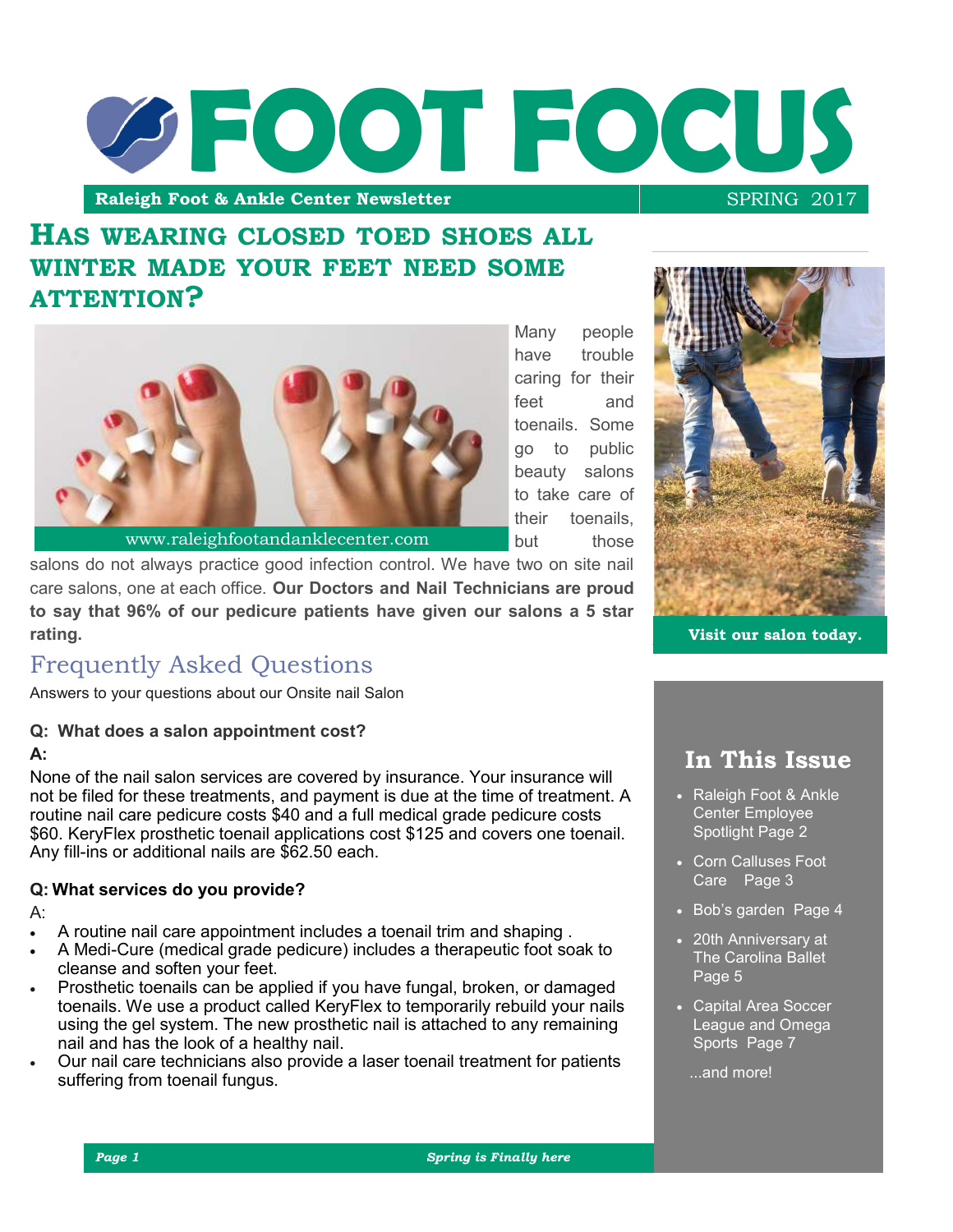# **UPS Health Fair with**

# **Raleigh Foot & Ankle Center**

It was an honor to be at this year's 2017 Health & Wellness event hosted by UPS. UPS is a postal service carrier that provides day to day mailing throughout the country. Also, Logistics and distribution; transportation and freight (air, sea, ground, rail); freight forwarding to 195 countries; international trade management and customs brokerage. UPS



has more than 500 facilities in more than 115 countries; 36.6 million sq. ft. Raleigh Foot & Ankle Center caters to quite a few UPS patients so it was a pleasure to see the day to day functions our patients do.

# **Employee Spotlight**



**since September 5th, 2000**

Lyndsye Sellars is the Surgery Coordinator here at Raleigh Foot & Ankle Center. She has been with Raleigh Foot & Ankle Center for 16 years. During her free time she enjoys volunteering, and traveling. Lyndsye's favorite hobby is going to the beach and enjoying the whispers of the Lyndsye Sellars—employed waves, the sound of the beach water and the relaxation of the sun. If you see Lyndyse in the office please make

sure to tell her HELLO! Thank you for all you do and your hard work does not go unnoticed Lyndsye.

# **Clean Sweep: Toenail Fungus Kit**

The Toenail Fungus Kit is a comprehensive kit for attacking toenail fungus. It includes Clean Sweep Antibacterial Spray and Clear Nails Pro anti-fungal solution. Spray the Clean Sweep in your shoes to kill bacteria at the source. Apply Clear Nails Pro to your toenails to stop the growth on your toenails. Get back to fungus-free toenails by stopping the fungus from all sources.

**Directions for Clear Nails Pro:** Less is better. Excessive amounts applied to the toenail can drip onto the skin around the toenail and may cause irritation. For best results, avoid using nail polish during treatment.

**Directions for Clean Sweep Antibacterial Spray:** Spray into each shoe and allow to dry completely. All inside surfaces of the shoe should be coated. If possible, remove insoles and coat thoroughly with Clean Sweep. Repeat until odor-free.



**Clean Sweep Toenail Fungus Kit**

## Have you heard about our online store?

Order your over the counter foot and ankle care products from the comfort of your own home!

**RALEIGHFOOTSTORE.COM**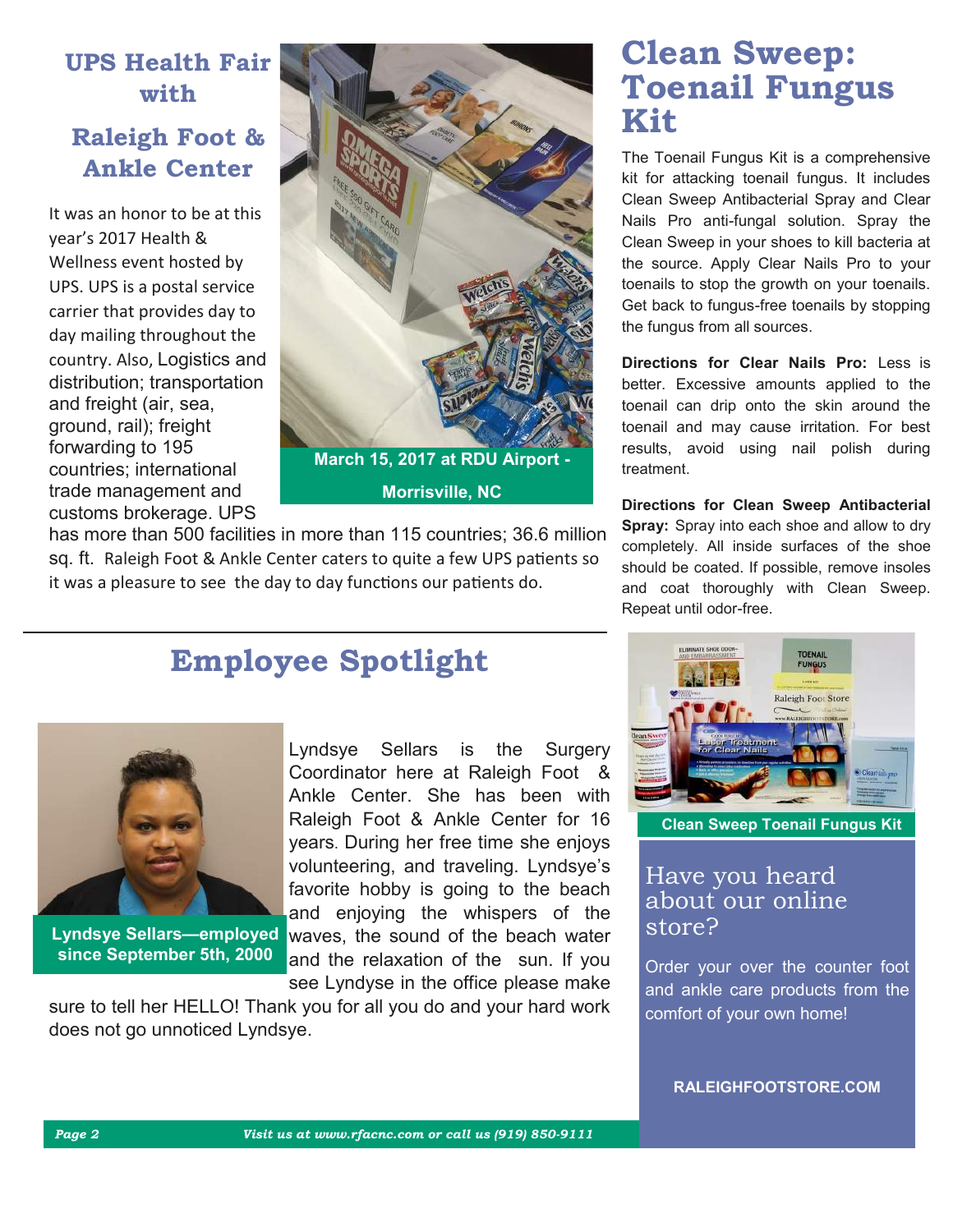## **Share the Care!**





## **Share the Care**

At Raleigh Foot & Ankle Center, we are committed to our patients. This means providing quality care and ensuring you have an excellent experience while in our office.

When you tell your friends and family about Raleigh Foot & Ankle Center, you could both be rewarded. Just make sure they list "Share the Care" as how they heard about us at check-in for their new patient appointment, and we'll take care of the rest!

*\*Referring yourself or an already established patient does not qualify you for the discount. Discount cannot be used on items valuing greater than \$100.*



**CORNS** 

# **CALLUSES**

# **Corns and Calluses FOOT CARE**

Corns and calluses are areas of thickened skin that develop to protect that area from irritation. They occur when something rubs against the foot repeatedly or causes excess pressure against part of the foot. If the thickening of skin occurs on the bottom of the foot, it's called a callus. If it occurs on the top of the foot (or toe), it's called a corn.

#### Causes

Corns often occur where a toe rubs against the interior of a shoe. Excessive pressure at the balls of the feet—common in women who regularly wear high heels—may cause calluses to develop on the balls of the feet. People with certain deformities of the foot, such as hammer toes, are prone to corns and calluses.

#### Symptoms

Corns and calluses typically have a rough, dull appearance. They may be raised or rounded, and they can be hard to differentiate from warts. Corns or calluses sometimes cause pain.

#### Home Care

Mild corns and calluses may not require treatment. If the corn or callus isn't bothering you, it can probably be left alone. It's a good idea, though, to investigate possible causes of the corn or callus. If your footwear is contributing to the development of a corn or callus, it's time to look for other shoes.

#### When to Visit a Podiatrist

If corns or calluses are causing pain and discomfort or inhibiting your daily life in any way, see a podiatrist. Also, people with diabetes, poor circulation, or other serious illnesses should have their feet checked.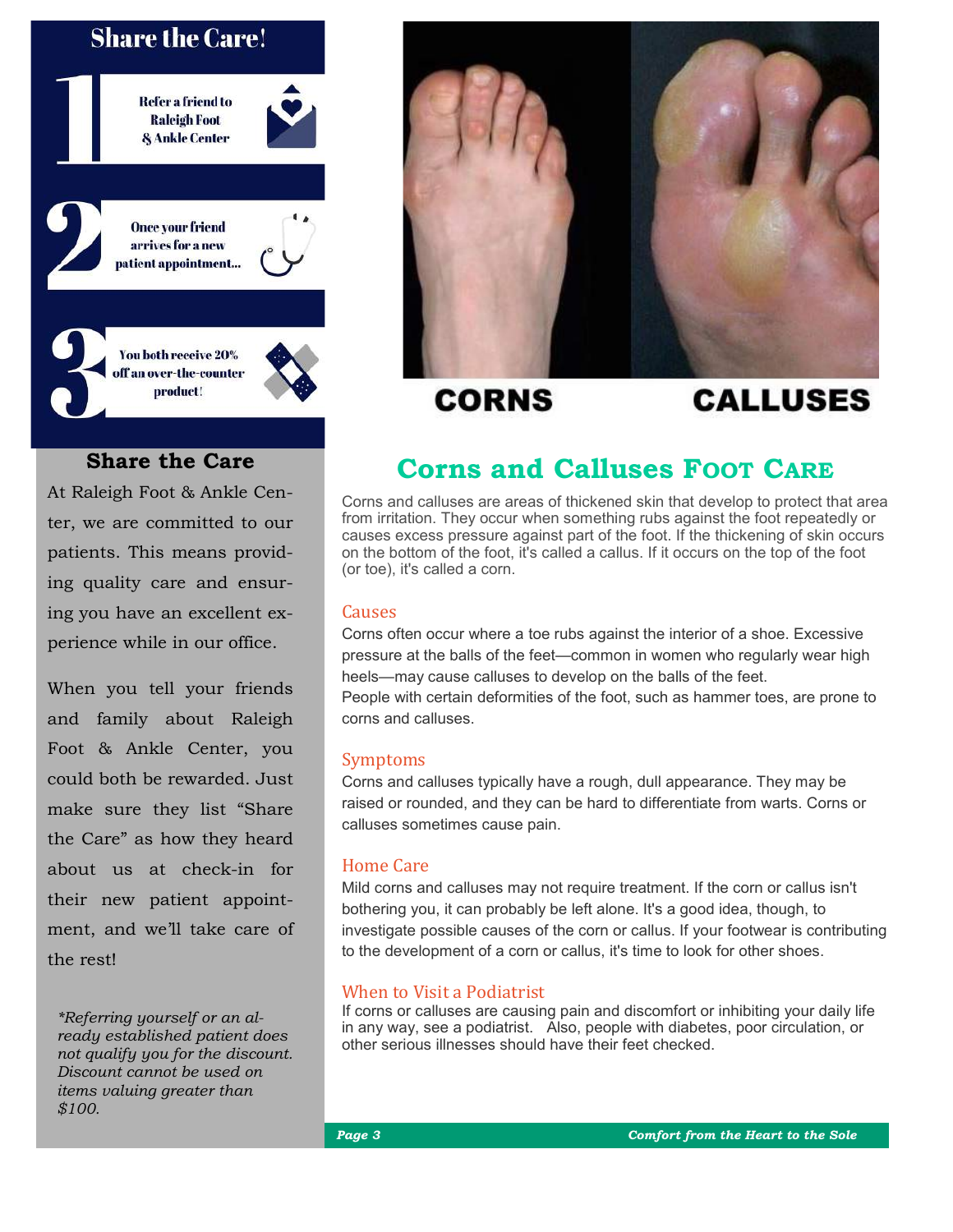# **Bob's Garden**

Can you name each flower correctly out of Dr. Hatcher's Garden???

If you name each plant correctly you will receive a **FREE**  salon pedicure. Submit your answers on the back of the newsletter and return to front desk.





















## **RFAC EMPLOYEE RECIPE:**

**Kaitlyn's Strawberry Pretzel Cake**



## **Ingredients**

- **2 Cups crushed pretzels**
- 3/4 cup butter, melted
- 1 (8 ounce) container frozen whipped topping, thawed
- 2 (3 ounce) packages strawberry flavored Jell-O®
- 2 cups boiling water
- 2 (10 ounce) packages frozen strawberries

## **Directions**

- Preheat oven to 400 degrees F (200 degrees C).
- Stir together crushed pretzels, melted butter and 3 tablespoons sugar; mix well and press mixture into the bottom of a 9x13 inch baking dish.
- Bake 8 to 10 minutes, until set. Set aside to cool.
- In a large mixing bowl cream together cream cheese and 1 cup sugar. Fold in whipped topping. Spread mixture onto cooled crust.
- Dissolve gelatin in boiling water. Stir in still frozen strawberries and allow to set briefly. When mixture is about the consistency of egg whites, pour and spread over cream cheese layer.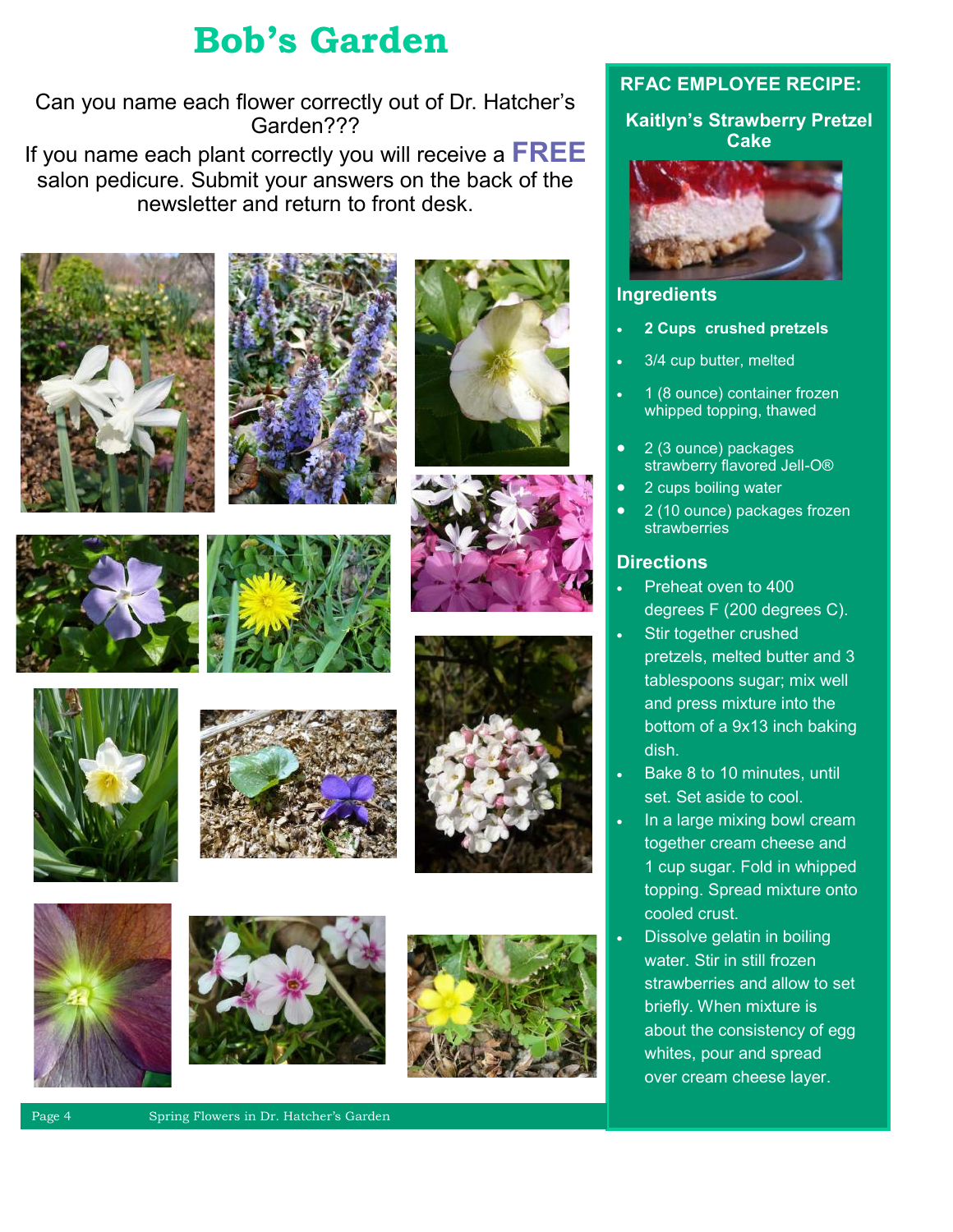## *Carolina Ballet 2017 Season*

**The Ugly Duckling**, September 14- October 1

Fletcher Opera Theater

**The Legend of Sleepy Hollow and other Haunted Tales**, October 12- 29

Fletcher Opera Theater

**Handel's Messiah**, November 22-26

Raleigh Memorial Auditorium

**The Nutcracker**, December 9-24

DPAC/ Raleigh Memorial Auditorium

**Romeo & Juliet**, February 1-18

Fletcher Opera Theater

**Boléro**, March 8-25

Fletcher Opera Theater

**George Balanchine's Serenade**, April 26-29

Raleigh Memorial Auditorium

**Sleeping Beauty**, May 17-20

Raleigh Memorial Auditorium

For more information and tickets, Please call the Carolina Ballet Box Office at 919-719-0900 or visit

# **20th Anniversary!!**



Carolina Ballet is excited to announce its 20<sup>th</sup> Anniversary Season! It has been an honor to be part of this thriving community for the past 20 years! The 2017-2018 season will host some of our most iconic works as well as two world premieres. We are proud to share with you our 20th season!

Carolina Ballet is one of America's premier arts organizations. Launched as a professional dance company in 1997 under the direction of Artistic Director/CEO Robert Weiss, Carolina Ballet has since garnered critical praise from the national and international media, staged over 100 world premiere ballets, and toured internationally in China and Hungary. Weiss, former Artistic Director of the Pennsylvania Ballet and principal dancer at New York City Ballet under the legendary George Balanchine, programs traditional ballets by legendary masters and new works by contemporary

choreographers. Carolina Ballet also has a variety of education and outreach

programming that reaches thousands of students per year. We hold student matinees at our theater to expose K-12 students to our world-class artistry, bring our dancers into schools to lead demonstrations and master classes, and provide hands-on



residencies with teaching artists.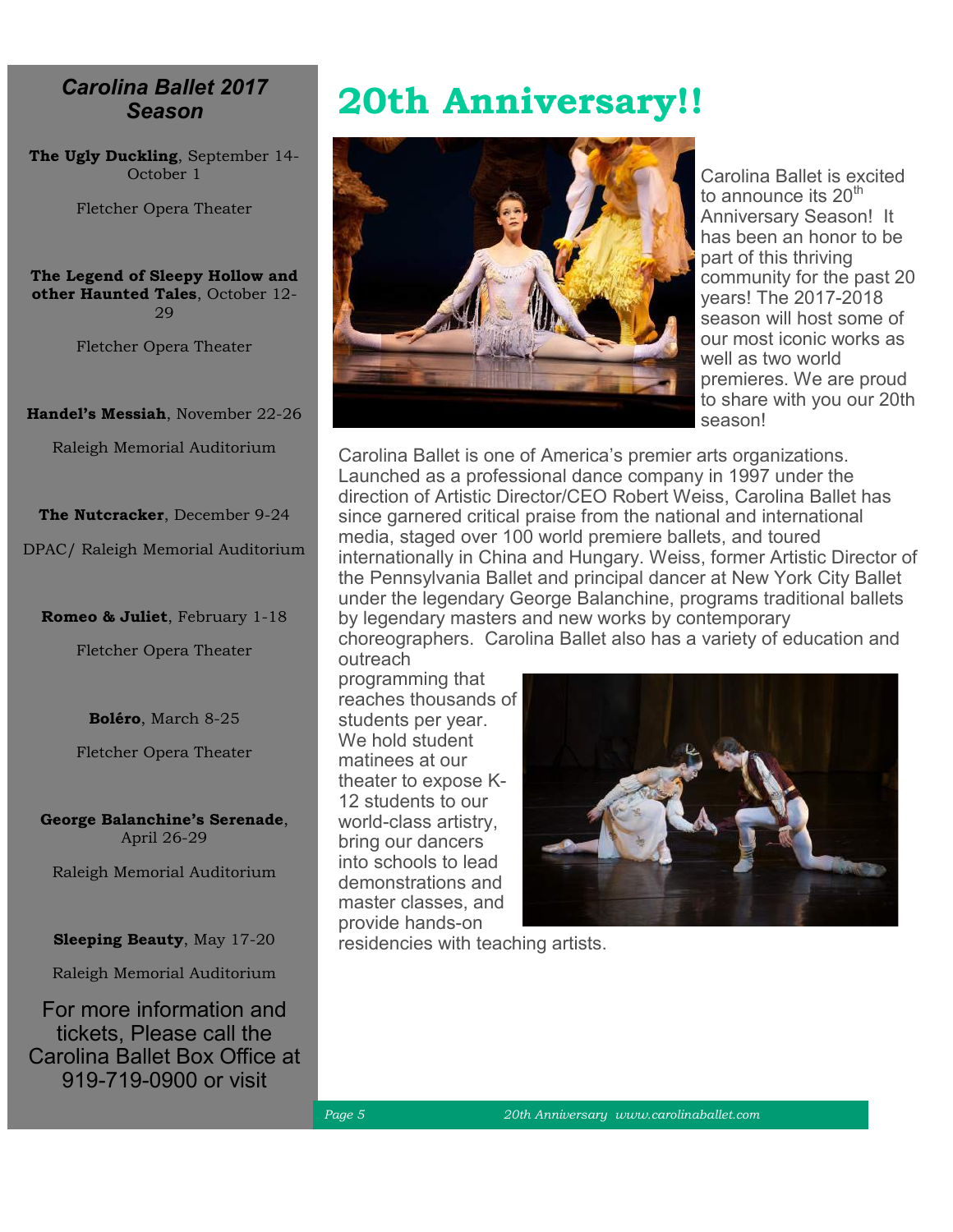# **OUR WINTER SHOE COLLECTION**

Raleigh Foot & Ankle Center Vionic shoe collection is now available for purchase! You can come into our E. Millbrook location to buy these or call 919-850-9111 to hold a pair for 24 hours.



Grace Jura in Blue Snake \$129.95



Tide II in Cork \$64.95



Joel Chocolate / Tan \$ 99.95



Coast Valerie in Sand Stripe \$ 99.95

**\****Prices include tax*

# **Health Tip From Your Doctor**



Flexibility , the secret to injury prevention. "Bend but don't break", right? Start your day with stretching—feet, calves, hamstrings, back, shoulders. It will even feel good! This picture shows some good stretches to help ward off lower extremity injuries. Give them a try and keep on walking!!

**We appreciate your feedback on any of the following:**

**Google, Facebook,** 



**or Yelp and click "Write a review".**

**Go to Health Grades, or Rate MD's, and search for your specific podiatrist by last name (Hatcher, Woelffer, Boehm, or Meyers).** 



**Click "Write a Review".**

**We appreciate your feedback, thank you!**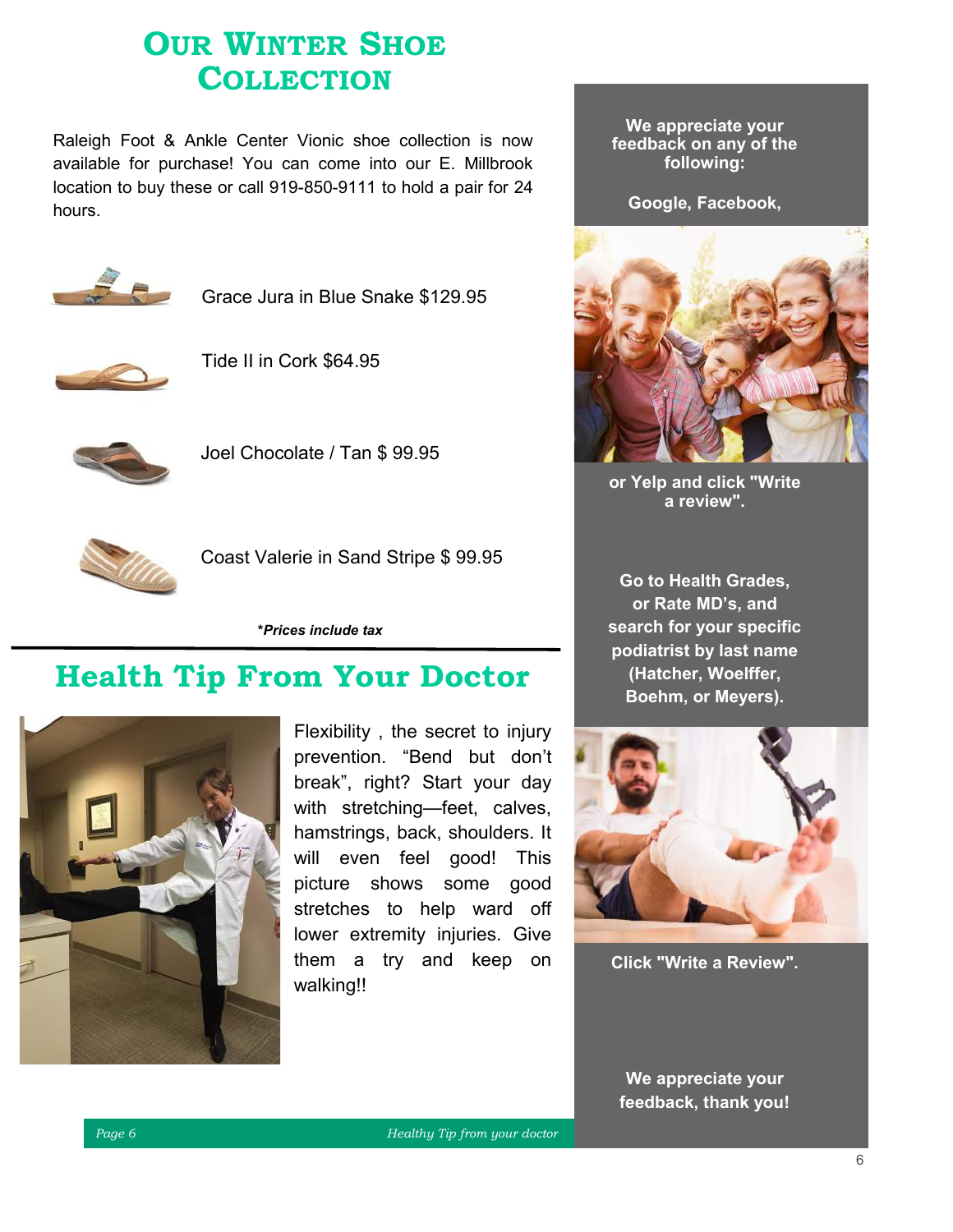# **Capital Area Soccer League "CASL"**



**C**apital Area<br>Soccer Lea Soccer League (CASL) is excited to enter into a collaboration with [North](http://www.northcarolinafc.com/)  [Carolina Football Club](http://www.northcarolinafc.com/) [\(NCFC\)](http://www.northcarolinafc.com/) and Triangle Futbol Club [Alliance](http://www.trianglefc.org/) (TFCA) to combine our resources and expertise to create [North Carolina FC](https://tshq.bluesombrero.com/Default.aspx?tabid=1593162&showpageeditor=1)  [Youth.](https://tshq.bluesombrero.com/Default.aspx?tabid=1593162&showpageeditor=1) This collaboration, beginning Fall 2017, ensures our commitment to offer local players and families the best youth soccer experience and player development opportunities. North Carolina FC Youth will strive to be a great community partner and will continue to grow relationships with tremendous partners such as Raleigh Foot & Ankle!

# **Omega Sports with Raleigh Foot & Ankle Center**



The next time you are in the North Hills area please check out Omega Sports where you will find the best service in town for all your outerwear needs.

If you are in need of a great pair of walking/running shoes Omega sports will be the place for you. They are located at 4120 Main at North Hills St #145, Raleigh, NC 27609 .